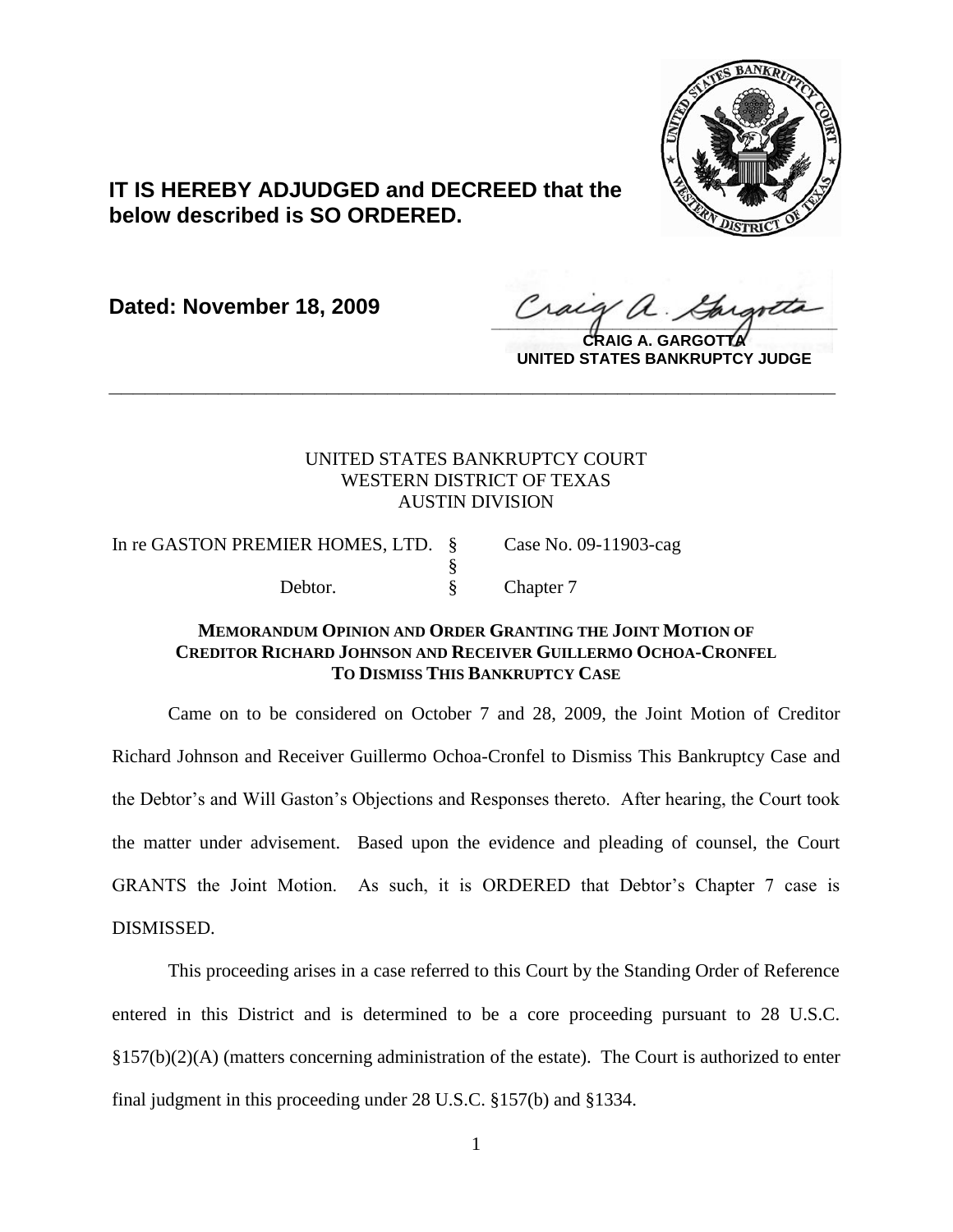The following constitutes the Court's findings of fact and conclusions of law in accordance with Federal Rules of Bankruptcy Procedure 7052 and 9014. In reaching its determinations, the Court considered the demeanor and credibility of all witnesses who testified, including all admitted exhibits. The Court also considered the oral arguments of counsel and trial briefs.

Creditor Richard Johnson and Receiver Guillermo Ochoa-Cronfel raise three (3) grounds for dismissing Debtor's Chapter 7 case. First, they allege that the Chapter 7 petition was filed without the requisite authority to file. Second, Johnson and Receiver contend that this case should be dismissed under 11 U.S.C. §305. Third, the parties allege that the case should be dismissed under 11 U.S.C. §707. The Debtor and the Debtor's Limited Partner, Will Gaston, oppose the motion.

Accordingly, the court determines that the following evidence adduced at trial as determinative of the issues in this case.

#### **FINDINGS OF FACT**

1. Petitioner, Gaston Premier Homes, Ltd., was first registered as Gaston & Romell Premier Homes, Ltd., in April 2000. In June of 2004, Will Gaston caused to be filed a Certificate of Amendment changing the name of the company to Gaston Premier Homes, Ltd., and designating the sole general partner as Gaston GP1, L.L.C., of which Gaston is the sole managing member. The company has operated out of Gaston's personal residence, located at 17220 Rocky Ridge Road, Austin, Texas, ever since. In 2007, Gaston Premier Homes, Ltd. had deposits in its Compass Bank Checking Account in the total amount of \$1,169,732.44.

2. On or about April 26, 2005, Richard Johnson and Gaston Premier Homes, Ltd. entered into a residential construction contract under which Gaston Premier Homes, Ltd.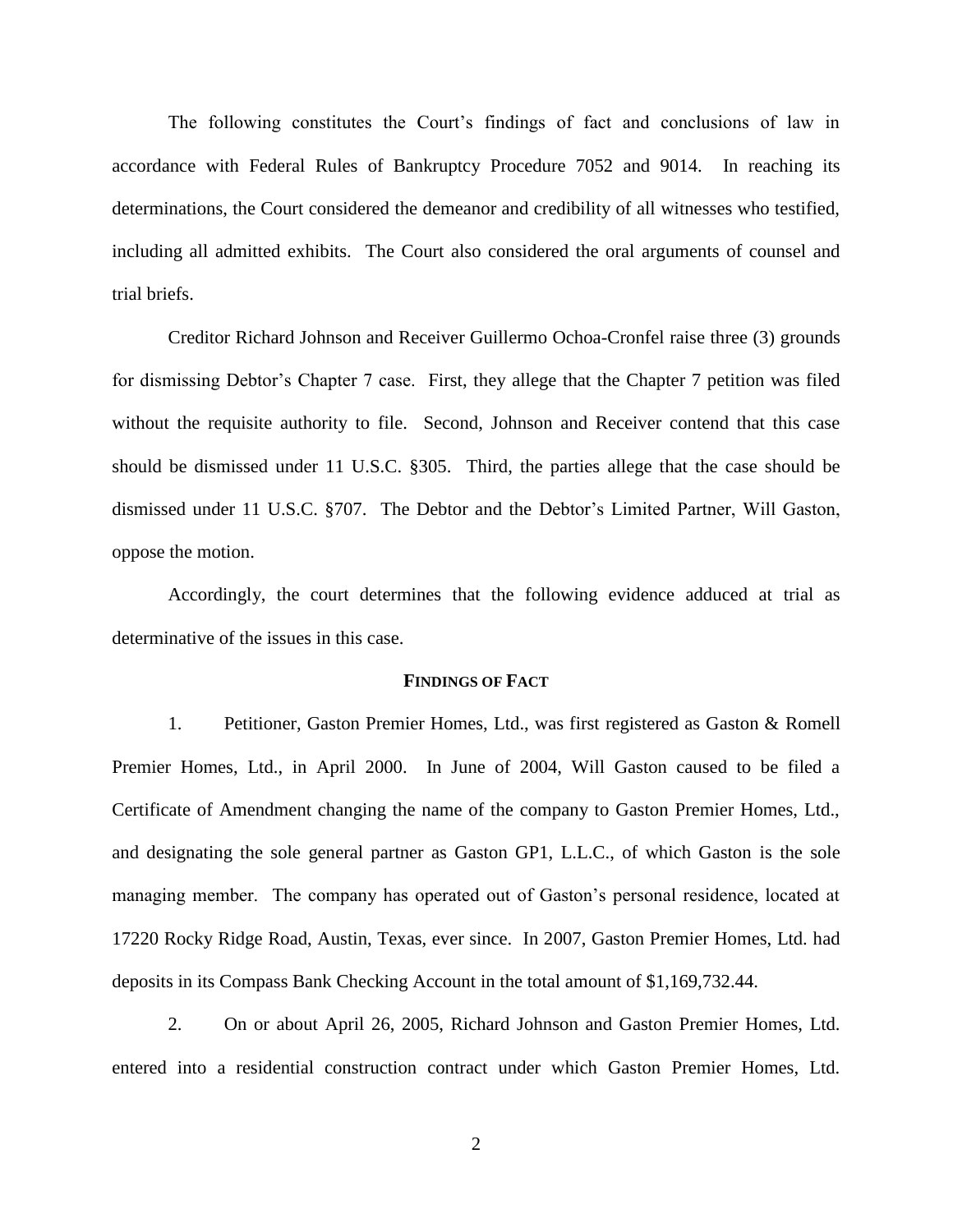contracted to construct a single-family residence for Johnson at 315 Camino Arbolago, Austin, Texas 78734 (the "Lake House"). Both during and after construction, Johnson alerted Gaston of numerous construction defects in connection with the Lake House, yet Gaston failed to remedy those defects.

3. On November 2, 2007, Johnson filed with the American Arbitration Association his Demand for Arbitration, and on March 31, 2008, the arbitrator issued an award requiring Gaston Premier Homes, Ltd. to pay Johnson the sum of \$40,112.50. When Gaston Premier Homes, Ltd. failed and refused to pay the award, Johnson filed a lawsuit to confirm the arbitration award. That suit, styled Cause No. D-1-GN-08-001456; *Richard Johnson v. Gaston Premier Homes, Ltd.*; in the 250<sup>th</sup> Judicial District Court of Travis County, Texas, was filed on April 28, 2008.

4. On July 28, 2008, the state court entered a final judgment against Gaston Premier Homes, Ltd., awarding Johnson damages, attorney's fees, court costs, and interest totaling \$43,001.60. Post-judgment interest continues to accrue at the rate of 5% to be compounded annually. To date, that judgment remains unsatisfied.

5. On or about September 9, 2008, Johnson applied for and obtained an Order for Turnover Relief appointing Guillermo Ochoa-Cronfel as Receiver to assist in collecting the judgment obtained in the underlying matter.

6. During the course of his duties, the Receiver obtained taped recordings of conversations with Gaston, bank documents, and invoices that allegedly show that Gaston used more than \$93,989.75 from Gaston Premier Homes, Ltd.'s business checking account at Compass Bank to design and construct Gaston's Lake House. Those same documents purport to show that Gaston caused more than \$24,550.00 from Gaston Premier Homes, Ltd.'s business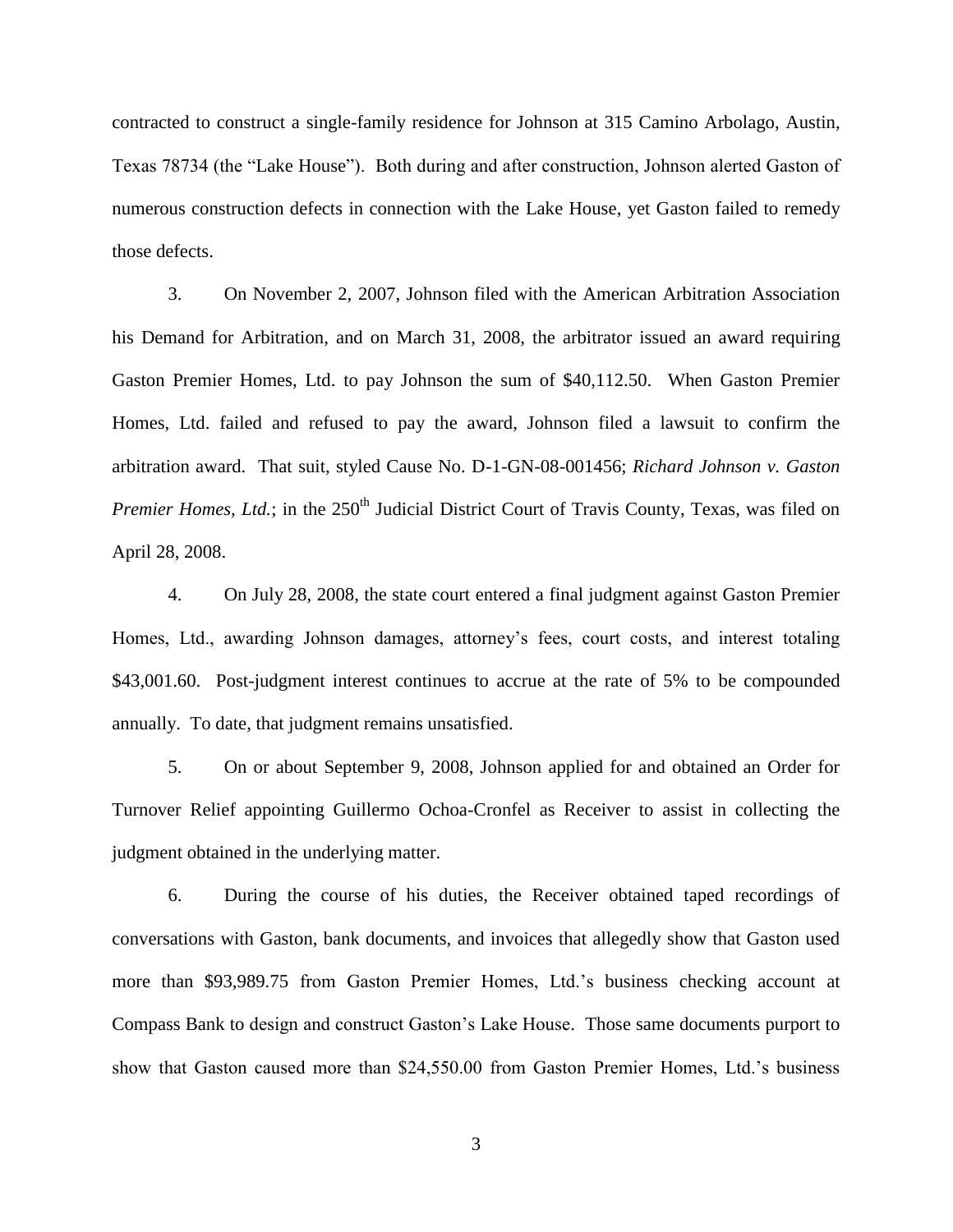checking account, at Compass Bank, to be loaned to Gaston's other d/b/a Wet-Tech Pools, which has not been repaid.

7. On or about March 9, 2009, the Receiver filed a lawsuit on behalf of Gaston Premier Homes, Ltd. against Gaston, individually, for the purpose of establishing that Gaston Premier Homes, Ltd. has an interest in the Lake House, among other assets, and that Gaston is the alter-ego of Gaston Premier Homes, Ltd. The Receiver's lawsuit is styled as Cause No. D-1- GN-09-000778; *Gaston Premier Homes, Ltd., d/b/a Gaston Premier Homes and Guillermo Ochoa-Cronfel v. William Gaston,* in the 53<sup>rd</sup> Judicial District Court of Travis County, Texas. The Receiver also filed a *Notice of Lis Pendens* on the Lake House. This matter is still pending.

8. Prior to this bankruptcy filing, Receiver notified Gaston's attorney that the Receiver would not consent to said filing. The Receiver was subsequently notified that if Johnson did not agree to accept Gaston's offer of settlement, then Gaston, on behalf of Gaston Premier Homes, Ltd., would file for bankruptcy.

9. Gaston filed this bankruptcy on behalf of Gaston Premier Homes Ltd. on or about July 7, 2009, without the permission of the Receiver, to stay the pending Order for Turnover Relief, and to prevent the State court from finding Gaston individually liable for the debt owed to Johnson.

10. The Court notes that the sole managing member, Gaston GP1, L.L.C., forfeited its charter in February 2008, and that Gaston caused the reinstatement of Gaston GP1, L.L.C. on March 13, 2009, just three (3) days after the Receiver filed the above-described lawsuit against  $G$ aston.<sup>1</sup>

 $\overline{a}$ 

<sup>&</sup>lt;sup>1</sup> Gaston reinstated the sole general partner GASTON GP1, L.L.C., for Gaston Premier Homes, Ltd., on March 13, 2009, after it had forfeited its existence a year earlier pursuant to 171.309 of the Texas Tax Code, and after telling the Receiver that Gaston Premier Homes, Ltd. ceased operations at the beginning of 2008. See Page 6 of Exhibits 1B and 2 to the Joint Motion.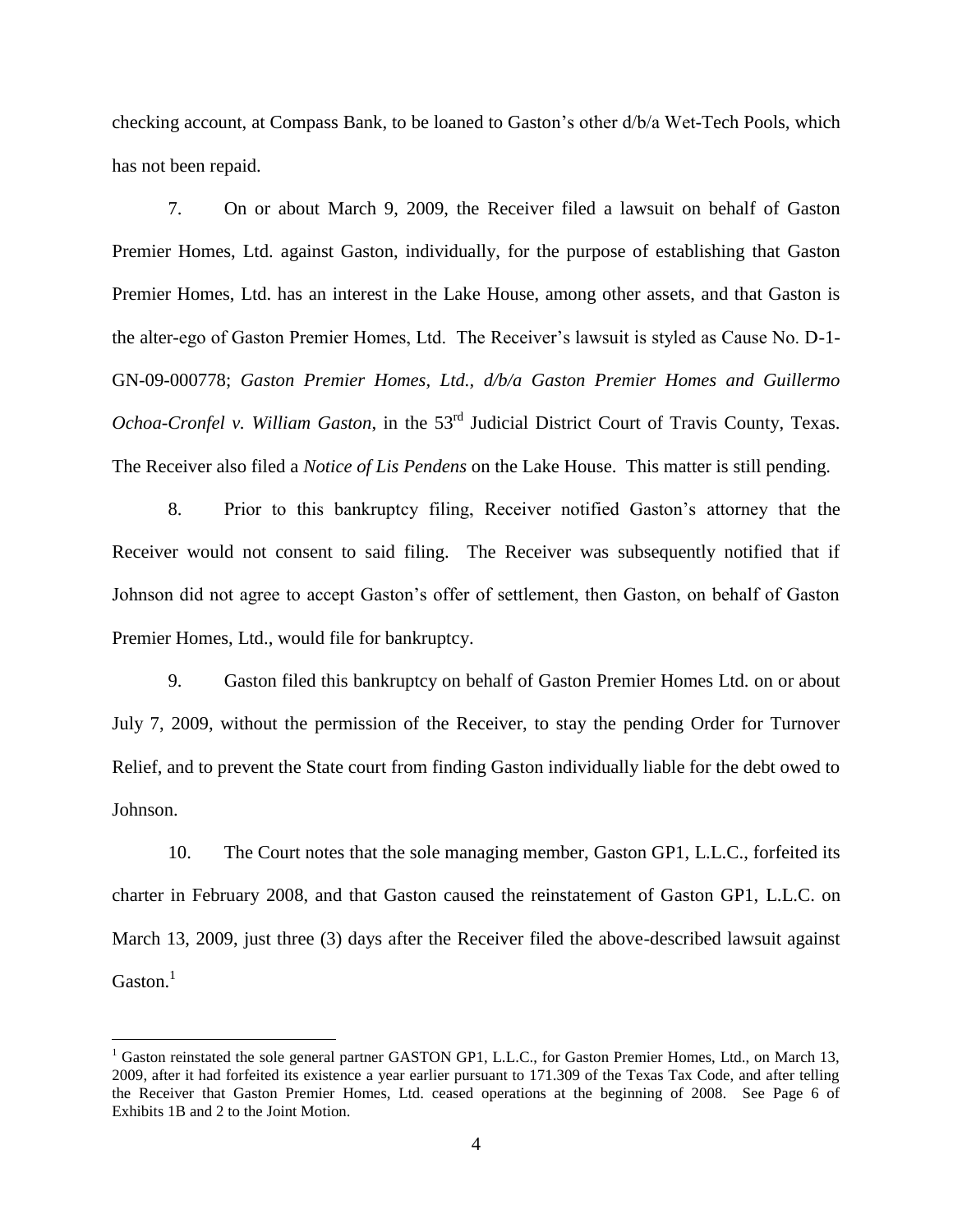11. As set forth above, on September 9, 2008, all assets, accounts receivable, securities and choses of actions of Gaston Premier Homes, Ltd. were placed in the hands of the Receiver, pursuant to the Order for Turnover Relief issued in D-1-GN-08-001456; *Richard Johnson v. Gaston Premier Homes, Ltd.*; in the 250<sup>th</sup> Judicial District Court of Travis County, Texas.

12. The Debtor's petition, schedules, statement of financial affairs, and creditor's matrix state the following:

- (a) Will Gaston, as the sole member of Gaston GP1, L.L.C., the sole general partner, filed Debtor's Chapter 7 case;
- (b) The Debtor owns no real property;
- (c) The Debtor has a contract claim against Hardwood Flooring for \$124,000 with an "unknown" value;
- (d) The Debtor has three other assets a 2006 Ford F150 and 2007 Nissan Frontier (which are both leased to Wet-Tech), and a \$3,000 check currently held by the Receiver;
- (e) The Debtor has two secured creditors (two lienholders on the trucks) and five unsecured creditors which include two other small debts and three remaining debts to Will Gaston, Richard Johnson and the Receiver;
- (f) The Debtor had no income per its SOFA; and
- (g) The Debtor's current partners are Gaston GP1, L.L.C (2%-general partner) and Will Gaston (98%-limited partner).

13. In addition to the Debtor's bankruptcy filings, the following exhibits were admitted into evidence: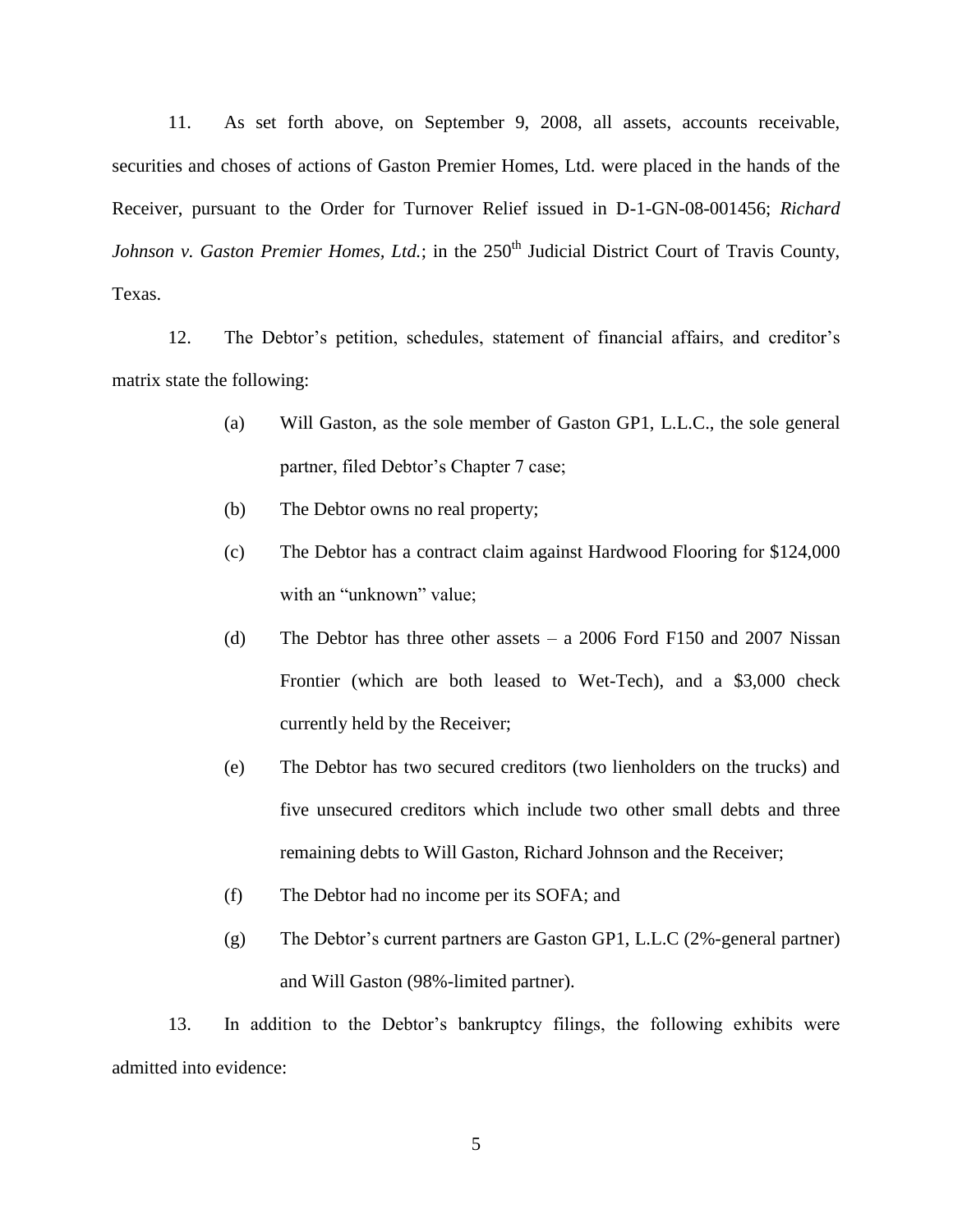| <b>Receiver's Exhibits</b> |                                                        |
|----------------------------|--------------------------------------------------------|
|                            | §31.002 Tex. Civ. Proc. Rem. Code                      |
|                            | Turnover statute for judgment creditor only            |
|                            | Order for turnover relief                              |
| $\overline{2}$             | Assumed name                                           |
|                            | Wet-Tech Pools → Will Gaston                           |
| 3                          | 2/8/09 Forfeiture of Gaston GP1, L.L.C                 |
| $\overline{4}$             | <b>Certificate of Account Status</b>                   |
|                            | $9/15/09$ – not in good standing                       |
|                            | Failure to pay franchise taxes Gaston GP1, L.L.C       |
|                            | $9/15/09$ Gaston Premier Homes, Ltd. – failure to pay  |
|                            | franchise taxes                                        |
| 5                          | <b>Compass Bank account statements</b>                 |
|                            |                                                        |
| 6                          | Copies of miscellaneous checks                         |
| 7                          | State court petition                                   |
| 8                          | Receiver notice of lis pendens on 312 Camino           |
|                            | Arbolago - Lake House                                  |
| 9                          | Gaston Premier Homes profit/loss statement Dec.        |
|                            | 2007                                                   |
|                            | Negative net income of \$94,000                        |
| 10                         | Gaston Premier Homes profit/loss statement Jan.        |
|                            | 10/2/08 negative net income of \$53,000                |
|                            | Aging of account receivables $-10/2/08$                |
|                            | Balance sheet total loss and expenses \$291,000        |
| 11                         | Lighting bill $-11/28/08$ – shows Gaston Premier       |
|                            | doing business                                         |
| 12                         | Will Gaston's responses to receiver production         |
|                            | requests - shows little assets for debtor              |
| 13                         | 9/1/09 bill to Gaston Premier Home for flooring        |
|                            | <b>Debtor's/Will Gaston's Exhibits</b>                 |
| 1                          | $GPH$ (Gaston Premier Homes) $\rightarrow$ BCH (Barry  |
|                            | Custom Homes) regarding loans and repayments – no      |
|                            | backup                                                 |
| 2                          | $GPH \rightarrow WRG$ (Will Gaston) – GPH payroll      |
|                            | payments to Gaston                                     |
| 3                          | WRG $\rightarrow$ BCH Gaston payments to BCH for 312   |
|                            | Arbolago                                               |
| 4                          | WRG MM (money market) $\rightarrow$ GPH – Gaston loans |
|                            | to GPH and repayment of same                           |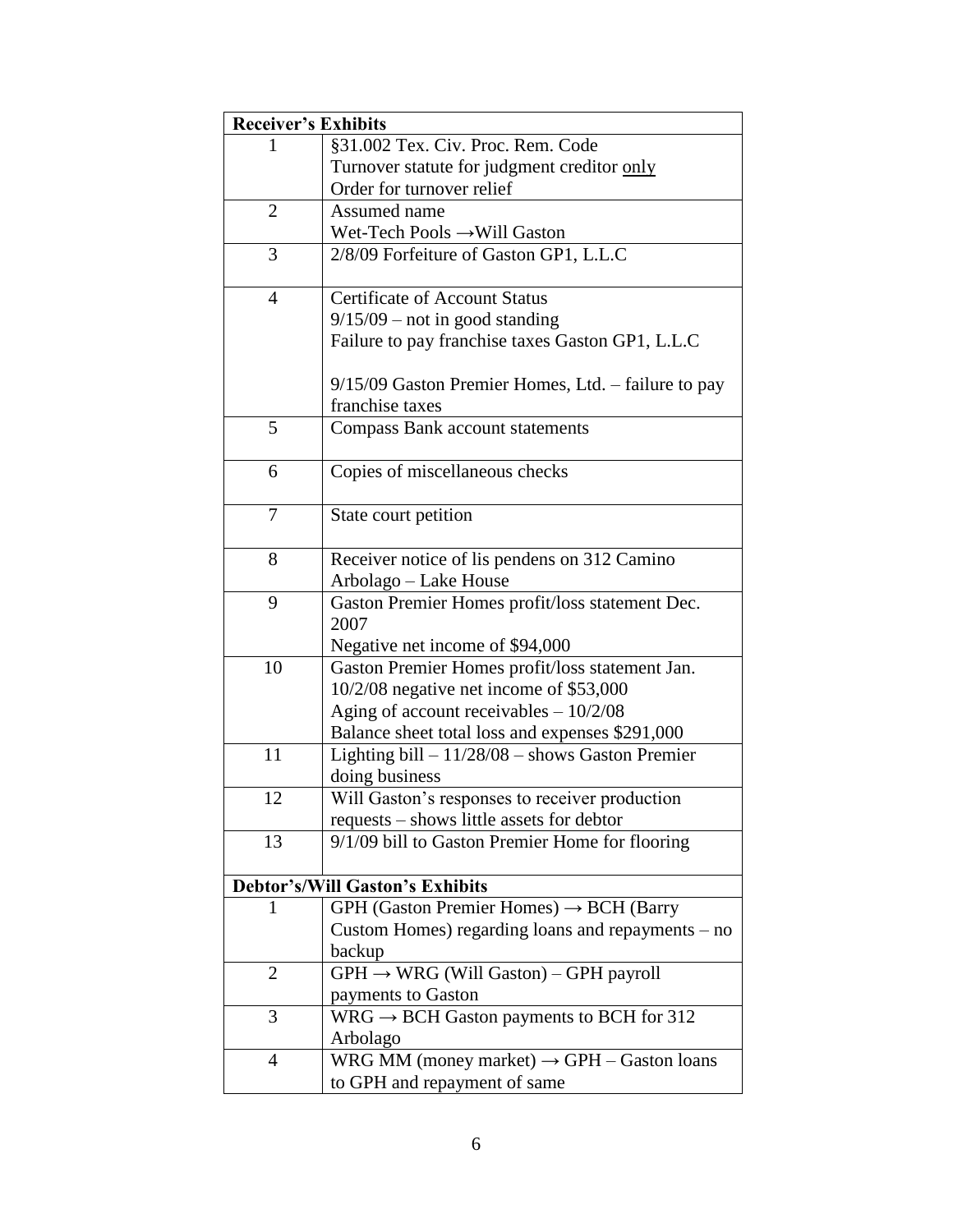| 5 | $GPH \rightarrow WT$ (Wet-Tech) loans                         |
|---|---------------------------------------------------------------|
|   |                                                               |
| 6 | BCH checks to GPH for payment of invoices on                  |
|   | Arbolago house $\rightarrow$ Gaston signed these on behalf of |
|   | <b>BCH</b>                                                    |
|   | Form 1065 GPH 2007 unsigned                                   |
| 8 | Form 1065 GPH 2008 unsigned                                   |
| 9 | 10/29/09 notice of reinstatement from Texas<br>comptroller    |

14. Three persons testified at the hearing: the Receiver, Guillermo Ochoa-Cronfel, Will Gaston, and the Debtor's bookkeeper, Jennifer Wynn.

Guillermo Ochoa-Cronfel as Receiver testified that he is a court-appointed receiver under the Texas Turnover statute to collect on the Richard Johnson judgment. Cronfel stated he believes that the Debtor also did business as Wet-Tech Pools. He acknowledged that he has received some documents from Gaston, but he does not have adequate financial records or documents as to the transfers between BCH-Will Gaston, and Will Gaston-GPH. The underlying checks and basis of loans are missing. He testified that at the time of filing, the Debtor's general partner was not in good standing. Cronfel acknowledged that he believed that the Lake House built by Gaston was the primary asset in which he could satisfy the Johnson judgment.<sup>2</sup>

William Gaston testified that 17220 Rocky Ridge Road is not his homestead. He stated that he did not provide the Receiver with any documents evidencing his authority to file bankruptcy for the Debtor. Gaston did not know if the Debtor's charter had been forfeited but stated that it had been reinstated. Gaston stated that Debtor is not doing business, had no employees, and that Debtor's only assets were two vehicles that may have no equity. Gaston also indicated that the Debtor ceased doing business in the first quarter of 2008 but there appears

 $\overline{a}$ 

 $2$  Gaston testified that he placed the Lake House on the market for roughly \$1.9-\$2.0 million.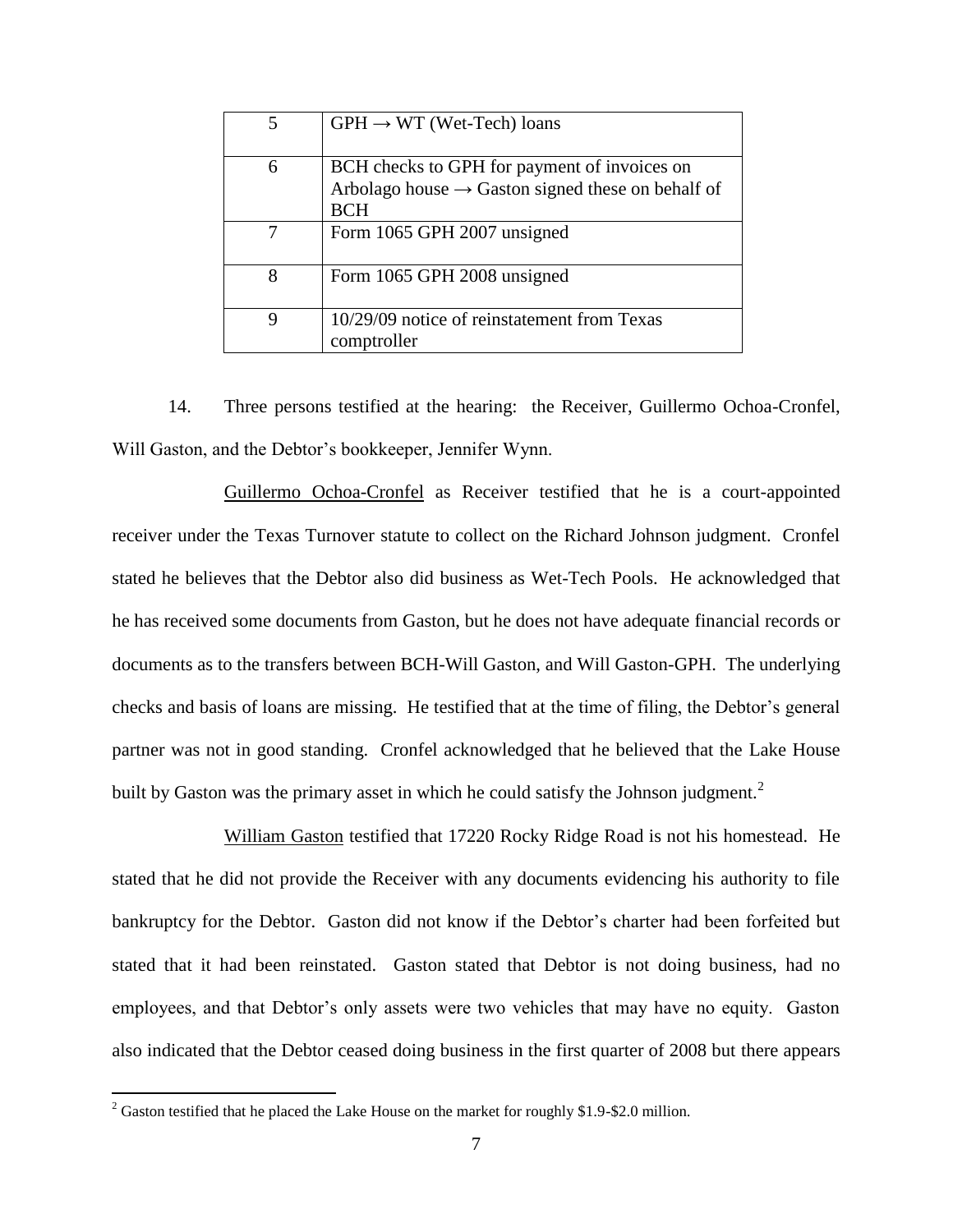to be some invoices with the Debtor's name as late as the third quarter of 2009. Further, Gaston did not adequately explain the commingling of money, and payments between BCH, the Debtor, and himself. His answers were at best vague and non-responsive. Gaston agreed that he produced no documentation evidencing the loans between BCH and himself.

Gaston stated that the Lake House is now claimed as his homestead. Gaston further explained that he personally took out the construction loan to build the Lake House. He testified that he did not "touch" the construction loan to BCH. Further, Gaston maintained that he floated loans to BCH until draws from a construction loan could be used.

On direct examination, Gaston explained that Exhibit G-1 demonstrated that GPH paid BCH so that contractors could be paid because BCH did not have any money. Also, Gaston gave GPH the money through loans. In addition, Exhibit G-2 shows GPH paying Gaston for payroll when GPH had funds to do so. Gaston also testified that GPH paid money back to Gaston to reimburse Gaston for loans made to GPH. Gaston stated that GPH owes him over \$148,000.00 (Exhibit G-4). Gaston stated that GPH loaned money to Wet-Tech and that Wet-Tech is out of business. Gaston stated that he could write checks for BCH and that the checks he wrote were to pay the construction costs of the Lake House.

Gaston does not know if he signed the partnership tax returns or if they were filed. Further, Gaston agreed that he did not provide the backup documentation for G1-8. Gaston agreed that the documents that he gave the Receiver in 2008 showed that GPH had money and assets in 2008, but the documents submitted for this trial showed none.

Jennifer Wynn served as the Debtor's bookkeeper. She does know if Debtor's tax returns were filed. She testified that she provided some bank statements to the Receiver.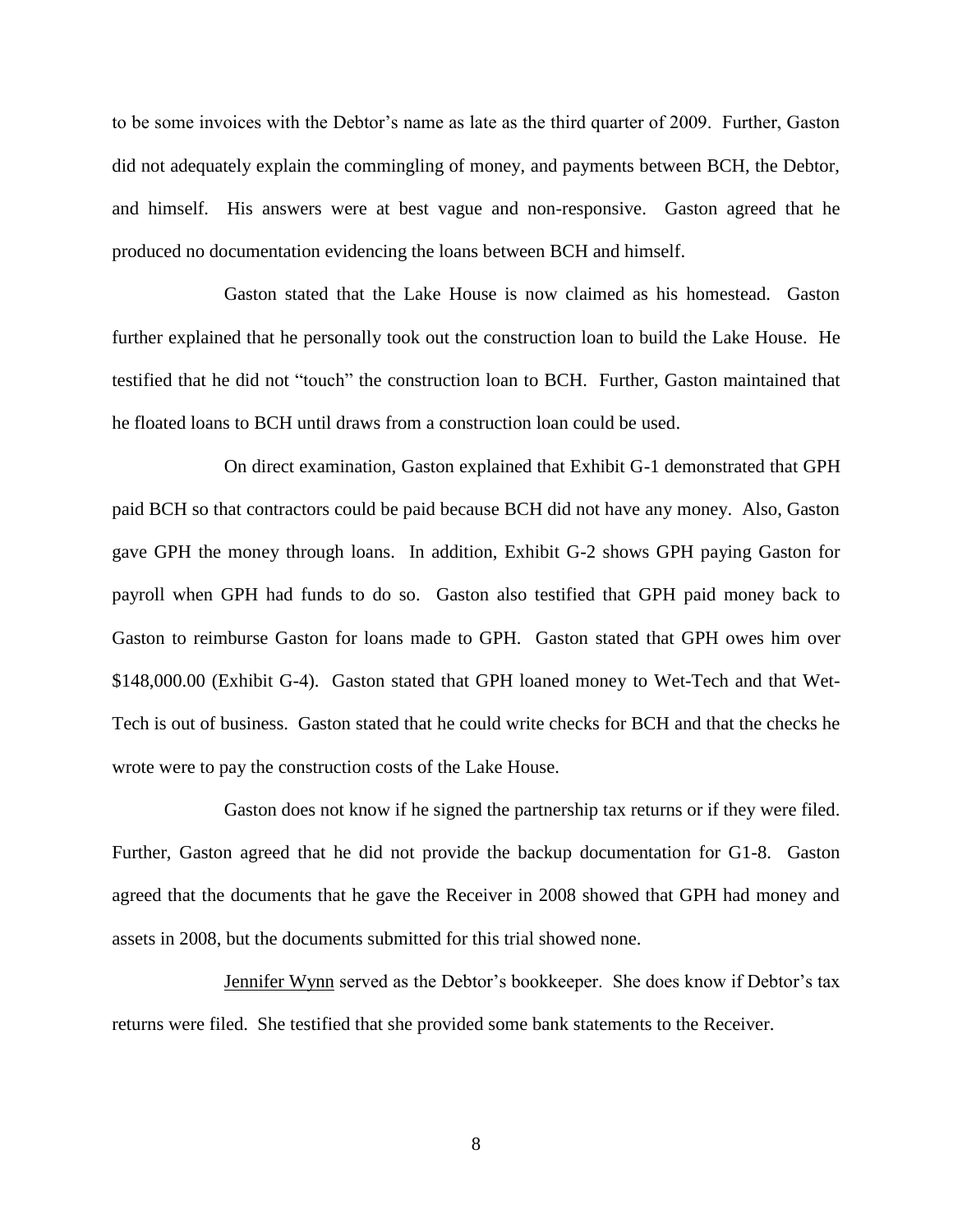### **CONCLUSIONS OF LAW**

1. The Receiver and Creditor Johnson argue on at least three grounds that this case should be dismissed. The Court will individually rule on each basis for dismissal.

2. First, the Movants contend that this case may be dismissed because the Debtor did not have the requisite authority to file bankruptcy. Specifically, the Movants contend that on September 9, 2008, all assets, accounts receivable, securities and choses of actions of Gaston Premier Homes, Ltd. were placed in the hands of the Receiver, pursuant to the Order for Turnover Relief issued in D-1-GN-08-001456; *Richard Johnson v. Gaston Premier Homes, Ltd.*; in the  $250<sup>th</sup>$  Judicial District Court of Travis County, Texas. Accordingly, Gaston had no authority to file the Chapter 7 bankruptcy petition on behalf of Gaston Premier Homes, Ltd. Movants argue that where a petition is filed without the requisite authority to do so, the court must dismiss the petition. *See Price v. Gurney*, 324 U.S. 100, 106-07 (1945). In *Chitex Communication, Inc. v. Kramer, et al.*, 168 B.R. 587, 590 (S.D. Tex. 1994), the court observed that a "president of an insolvent corporation had no authority to affect the corporation's property interests once a state court had placed it into receivership." Instead, the state court receiver "stands in the shoes of management." *Id.* (citing *SEC v. Spence & Green Chemical Co.*, 612 F.2d 896, 903 (5<sup>th</sup> Cir. 1980)). Accordingly, the *Chitex* court concluded that only the receiver had the authority to file and maintain a bankruptcy proceeding. Here, the Receiver made it clear that he objected to Gaston filing this bankruptcy petition on behalf of Gaston Premier Homes. Ltd. *See Exhibit 1*.

3. The Debtor and Will Gaston disputed Movants' contention, arguing that the appointment of the Receiver does not deprive the corporate directors of the power to file a bankruptcy petition. *See In re Milestone Educ. Institute, Inc.*, 167 B.R. 716, 720 (Bankr. D.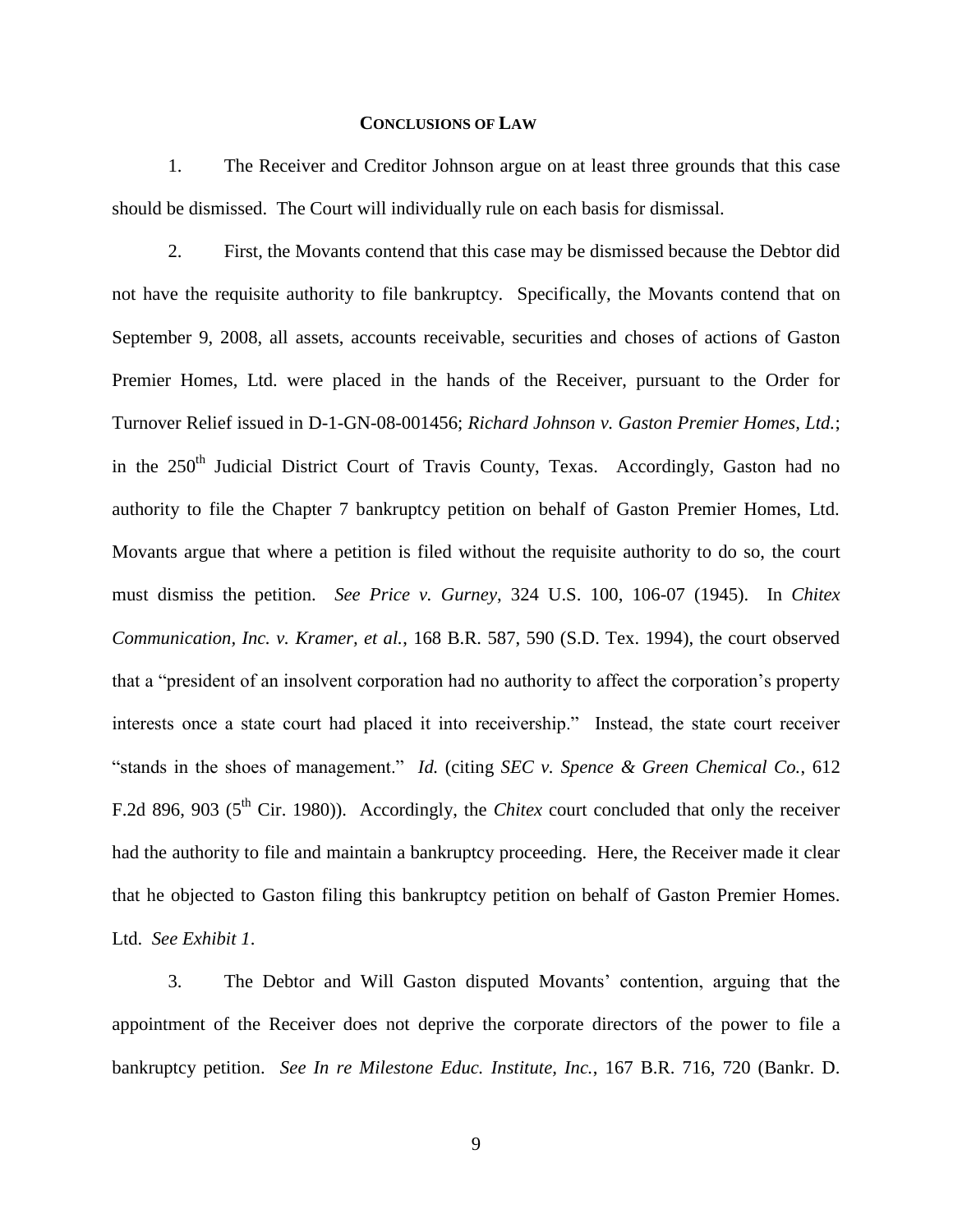Mass. 1994), citing *In re Prudence*, 79 F.2d 77, 80 (2<sup>nd</sup> Cir. 1935). "The authority to file a bankruptcy petition is in the board of directors." *In re S&S Liquor Mart, Inc.*, 52 B.R. 226, 228 (Bankr. D. R.I. 1985). In fact,

―it is fundamental that a state court receivership proceeding may not operate to deny a corporate debtor access to the federal bankruptcy courts [citations omitted] and it has been held that an order in a state court receivership *specifically restraining* the debtor corporation, its shareholders, officers, and directors from instituting federal reorganization proceedings is an unconstitutional deprivation of the right to bankruptcy relief." (Emphasis added.)

*In re S&S Liquor Mart, Inc.*, 52 B.R. at 227. A corporation's directors could pass a resolution to file bankruptcy despite a state court order, in receivership proceedings, not to do so. *In re Kreisers, Inc.*, 112 B.R. 996 (Bankr. D. S.D. 1990). A company "may not be precluded by state law from availing itself of federal bankruptcy law . . . [T]he receiver's exclusive title to the assets did not preclude the filing of the petition.‖ *Cash Currency Exchange, Inc. v. Shine*, 762 F.2d 542, 552 ( $7<sup>th</sup>$  Cir. 1985). "A state court receivership cannot operate to deny a corporate debtor access to this nation's bankruptcy courts." Matter of Greater Atlanta Apartment Hunter's Guide, 40 B.R. 29, 31 (Bankr. N.D. Ga. 1984).

4. Movants cite to this Court only one case to support their assertion that, when a state court has appointed a receiver, only that receiver has authority to file a bankruptcy petition for a company: *Chitex Communication, Inc. v. Cathleen Kramer, et al.*, 168 B.R. 587 (S.D. Tex. 1994). In *Chitex*, the receiver was given not only control of corporate assets, but complete ownership and management control of the company.

5. The Receiver in the instant case was not appointed under the Receivership Chapter (Ch. 64) of the Texas Civil Practice & Remedies Code. He was appointed under the Texas Turnover Statute, in an order itself styled "Order for Turnover Relief," to take possession of the leviable property of the Debtor in order to satisfy the judgment of a particular creditor: the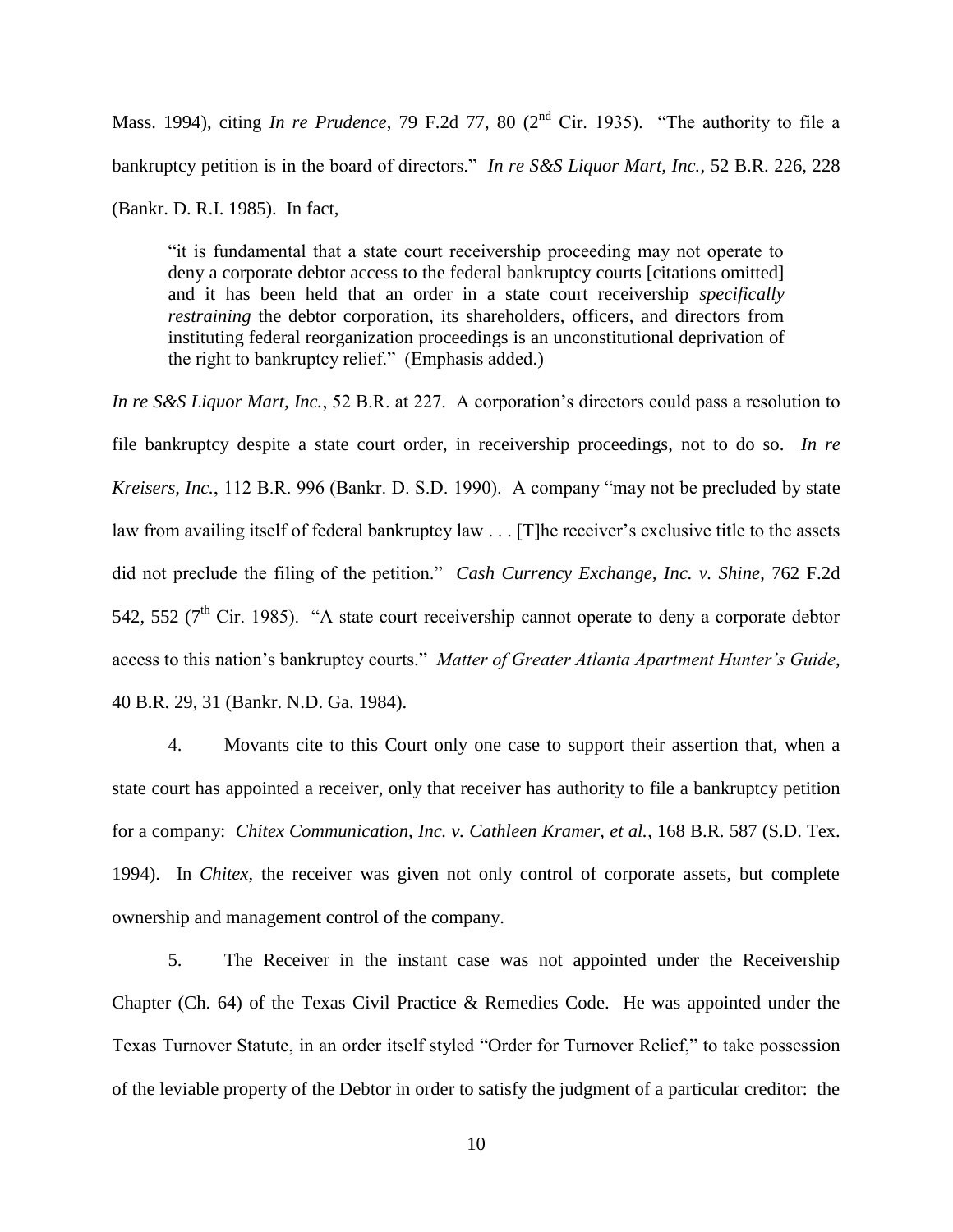other Movant, Richard Johnson. Thus, the Receiver is acting to collect available property for one purpose: to pay one creditor, Richard Johnson. Movants themselves admit this in paragraph 9 of their Motion.

6. The Debtor has the better argument. To begin with, the Receiver in this case has been appointed for the benefit of Richard Johnson, not the creditors. There has been no case law provided to the Court that suggests that a receiver in this context abrogated the Debtor's ability to file bankruptcy. Second, Will Gaston is the sole partner of the general practice and the limited partner. Effectively, Will Gaston is the Debtor and the fact that GP1 may have forfeited its charter does not mean that the Debtor may not file bankruptcy. The better reasoned cases hold that the ability to file bankruptcy is a function of federal, not state law. The Receiver in this instance cannot preclude a remedy under federal law – there is nothing in the state turnover statute that allows for it.

7. Second, the Movants contend that this case should be dismissed under 11 U.S.C. §305. Specifically, section 305 states in relevant part: "The court, after notice and a hearing, may dismiss a case under this title or may suspend all proceedings in a case under this title, at any time if  $- (1)$  the interests of creditors and the debtor would be better served by such dismissal or suspension." 11 U.S.C.  $§305(a)$ .

8. Courts may "consider a wide variety of factors relevant to the facts of the particular case in determining whether to abstain under Section 305." *In re Spade*, 258 B.R. 221, 231 (Bankr. D. Col. 2001). Relevant factors include:

> (a) The motivation of the parties seeking bankruptcy jurisdiction. *See In re First Financial Enterprises, Inc.*, 99 B.R. 751, 754 (Bankr. W.D. Tex. 1989).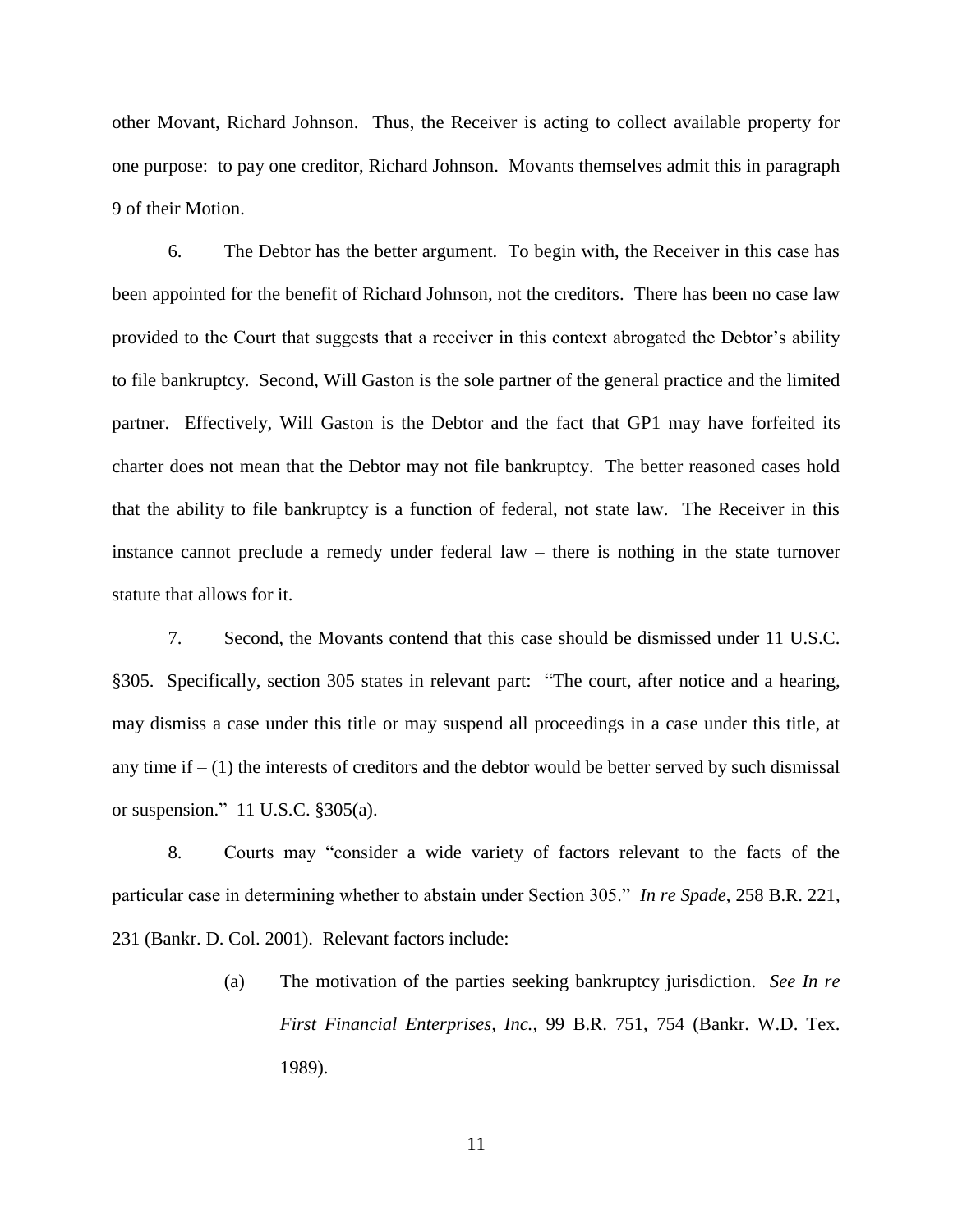- (b) Availability of another forum to protect the interests, or already pending proceedings in another forum. *See First Financial Enterprises*, 99 B.R. at 754; *Int'l Zinc Coatings,* 355 B.R. 76, 82 (Bankr. N.D. III 2006); *Spade*, 258 B.R. at 231.
- (c) Economy and efficiency of administration. *See Int'l Zinc Coatings*, 355 B.R. at 82; *Spade*, 258 B.R. at 231.
- (d) Prejudice to the parties. *See Int'l Zinc Coatings*, 355 B.R. at 82; *Spade*, 258 B.R. at 231.
- (e) The presence of unsettled issues of non-bankruptcy law. *See Int'l Zinc Coatings*, 355 B.R. at 82.
- (f) The purpose of the bankruptcy. *See Int'l Zinc Coatings*, 355 B.R. at 82.

9. Abstention is appropriate where petitioner uses a [bankruptcy] case purely as a litigation strategy. *First Financial Enterprises, Inc.*, 99 B.R. at 754. Further, "[i]n considering dismissal under Section 305, it is appropriate to consider the motivation of the parties in seeking the jurisdiction of the bankruptcy court." *Spade*, 258 B.R. at 231. "[T]he motives of the parties can significantly influence the Court's evaluation of other factors and contribute to the Court's decision to dismiss under Section 305.‖ *Id*. at 232.

10. In *Spade*, the court found that the case was "little more than a two-party collections dispute" between the petitioning creditor and debtor, and that "[t]here is no need for a federal court to resolve this two-party dispute that implicates purely state law issues.‖ *Id*. at 234- 235. Furthermore, the court found that "[b]ringing this case into the bankruptcy court would only add an additional layer of expense to the resolution of this two-party case. *Id*. at 236.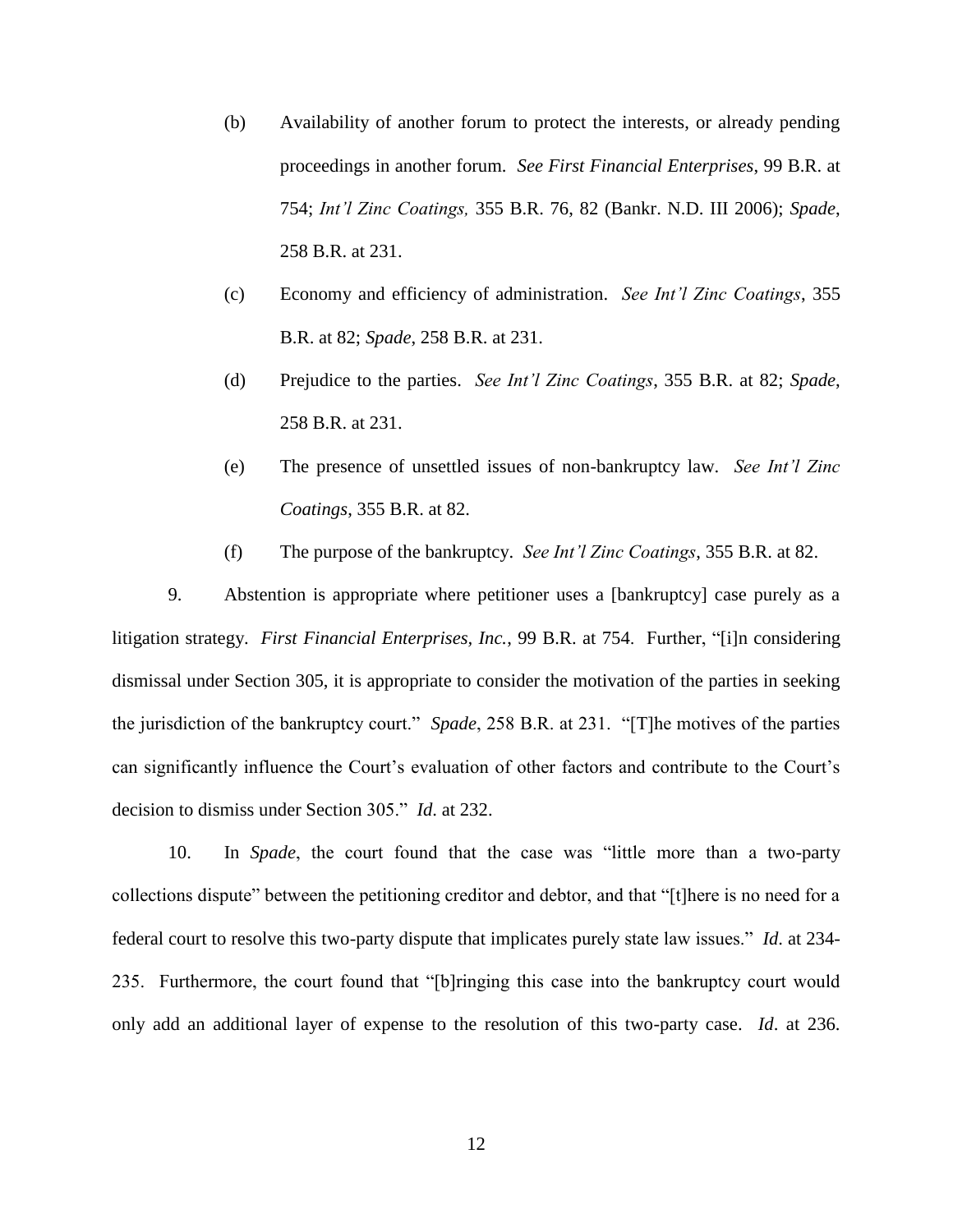Finally, the court found that other creditors would be prejudiced by continuation of the bankruptcy case, as they would incur additional expenses. *Id.* at 236-37.

11. In *In re ELRS Loss Mitigation, LLC,* 325 B.R. 604 (Bankr. N.D. Okla. 2005), the court dismissed a Chapter 7 petition under Section 303 because the debtor was generally paying its debts as they came due, and also held that if the case were not dismissed under Section 303, it would be dismissed under Section 305. The bankruptcy case was a two-party dispute, and other creditors had not joined the petitioning creditor to support the bankruptcy petition. *Id.* at 634.

12. Movants argue that the motivation for this bankruptcy petition is bad faith. Gaston seeks to delay a judicial determination that he is individually liable for a judgment taken against Gaston Premier Homes, Ltd., and attempting to defeat the State of Texas's regulatory scheme of receivership. Movants suggest that Gaston has chosen to use the bankruptcy court as a litigation strategy to deprive Johnson and the Receiver of collecting upon the assets of Gaston Premier Homes, Ltd., currently held by the Receiver.

13. The Court agrees that this is essentially a two-party collection dispute and there is no evidence that Gaston Premier Homes, Ltd. has any other substantial debts. Debtor lists only Champion Drywall and First Insurance Funding as potential creditors not involved in the underlying lawsuit and said claims against Debtor amount to a mere \$1,662.24 of the total debt owed to Johnson of \$121,876.55.

14. The Debtor contends that even if this were a two-party dispute, that alone would not be cause for dismissal. *Deglin v. Keobapha*, 279 B.R. 49 (Bankr. D. Conn. 2002); 6 *Collier on Bankruptcy* 707-18. However, the Debtor's Schedules filed in this case show eight parties-ininterest other than the Debtor: seven creditors and one lessee. In addition, since the filing of the Schedules, another creditor has come to light: Debtor cites Far West Capital who claims to own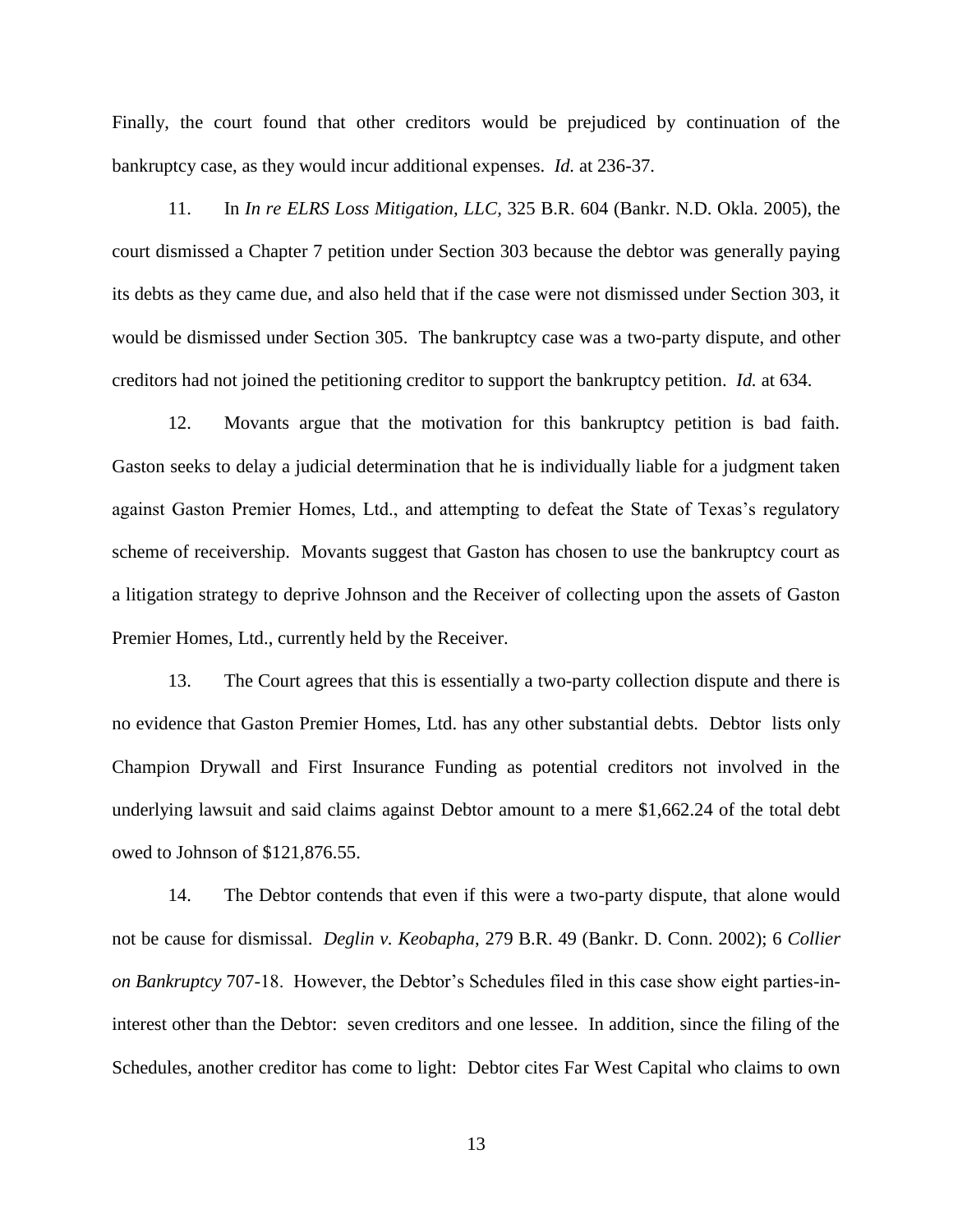the accounts receivable of a subcontractor, Minyard Services, Inc., who performed work on one of the Debtor's projects, and thus to be owed the unpaid balance of \$3,691.98.

15. Further, Debtor argues that one of the creditors on the Schedules is another unpaid subcontractor from the same project, Champion Drywall. Thus, there are two subcontractors who were not paid for work on that project. Nevertheless, the Movant Receiver intercepted the final \$3,000.00 payment to the Debtor for that project and kept those funds rather than use them to pay these subcontractors, who are "beneficiaries" of the trust funds as they furnished labor or materials in the direct prosecution of the work under the construction contract for that specific project prior to the receipt of the trust funds. *See* Texas Prop. Code §§162.001 ff. Neither Movant (the Receiver or Johnson) is a beneficiary.

16. The Debtor believes that an impartial trustee under supervision of this Court will be less costly and will serve the interests of all creditors and the Debtor, rather than just Movants.

17. Here, the Movants clearly have the better argument. The record is replete with instances of where Gaston did not observe corporate/business formalities as to BCH, GPH, or Wet-Tech. He intermingled funds and did not explain adequately the basis for the transfers, loans, or payments between those entities. More importantly, Gaston could not explain or prove the loans between himself, GPH, or BCH. Gaston's exhibits 1-8 which purport to show the transfers, loans, and payments between GPH and BCH, and the loans between Gaston and GPH, are not supported by cancelled checks, invoices, loan documents or corporate records. As such, they are not competent evidence.

18. As a result of the Debtor's and Gaston's inability to demonstrate how corporate loans and debts were paid, it is problematic that the Debtor maintained any corporate existence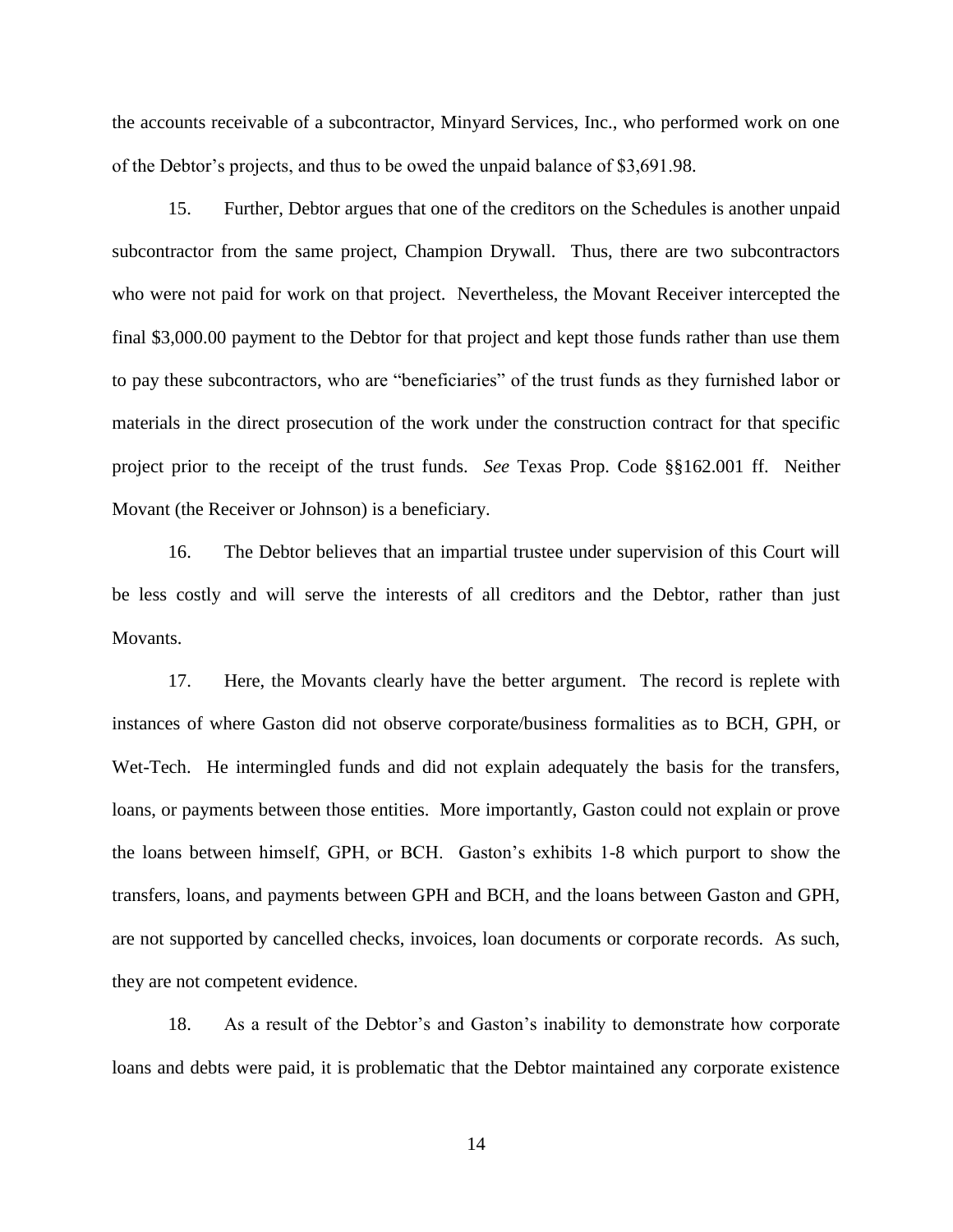after the first quarter of 2008. Gaston acknowledged as much on examination. Further, the evidence shows that the Debtor has conducted no business over the past 18 months. Gaston has also failed to maintain adequate business records over that time. These factors would contribute to a Chapter 7 trustee's difficulty in administering a Chapter 7 estate.

19. More importantly, the Movants correctly argue that this is a two-party dispute. There are virtually no assets to administer and few creditors outside this dispute. Any potential causes of action appear on this record to be non-existent other than what the Receiver has already filed. The record does not suggest that the Debtor was threatened with suit or collection other than the Receiver's actions.

20. The Court also agrees that the state court proceedings are more than adequate to resolve any remaining issues and adjudicate whether the Lake House should be an asset that the Receiver may administer. This case will not facilitate the resolution of this matter any sooner than the current state court proceedings. As such, this Court will dismiss this matter under section 305.

21. Third, the Movants ask that this Court dismiss this case under section  $707(a)$  as a bad faith filing.

22. Section 707(a) of the Bankruptcy Code provides in relevant part: "The court may dismiss a case under this chapter only after notice and a hearing and only for cause, including unreasonable delay by the debtor that is prejudicial to creditors; nonpayment of any fees or charges required under chapter 123 of title 28; and failure of the debtor in a voluntary case to file, within fifteen days or such additional time as the court may allow after filing of the petition commencing such case, the information required by paragraph (1) of section 521, but only on a motion by the United States trustee." 11 U.S.C. §707(a). Any party in interest, including a non-